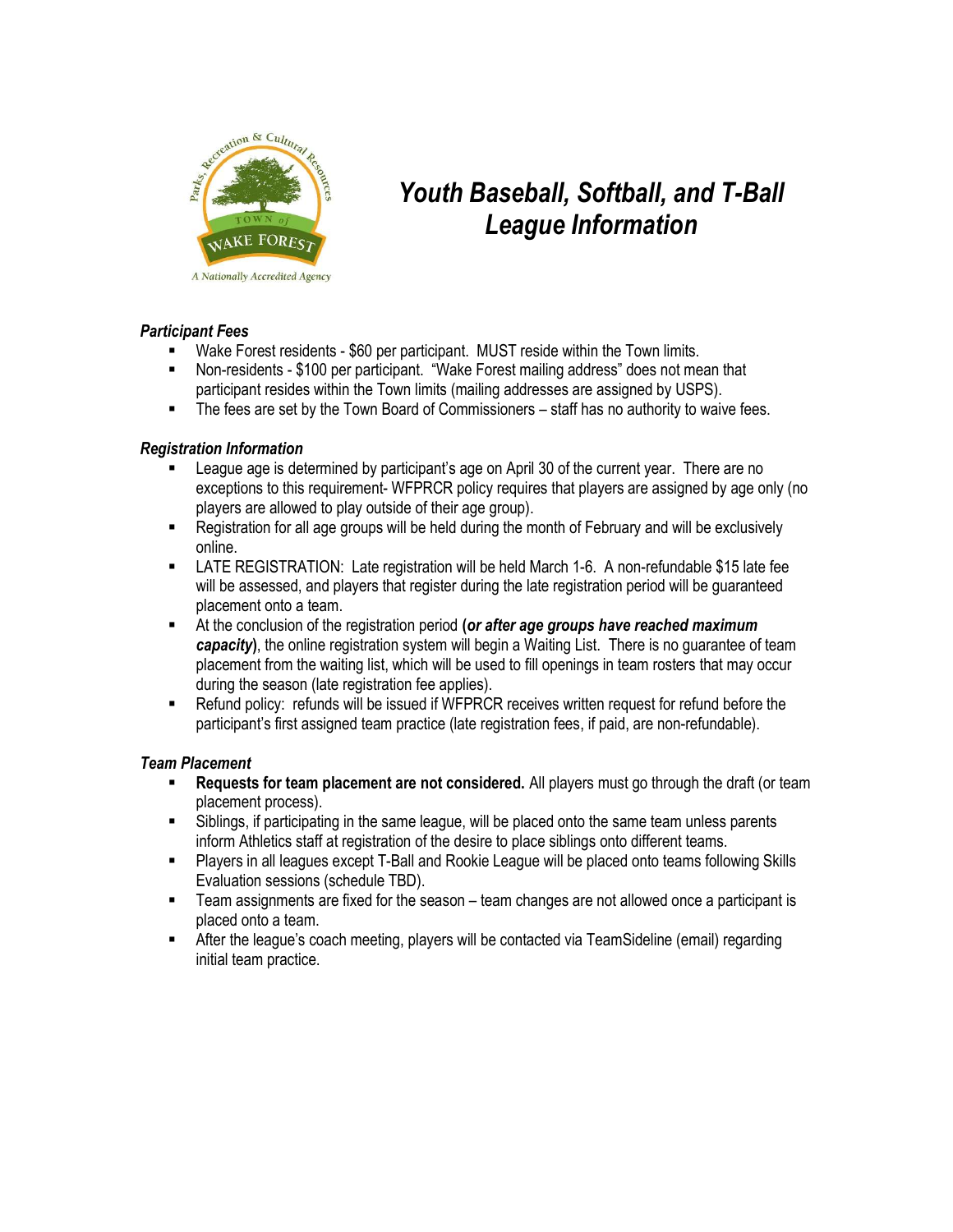# Team Coaching

All teams are coached by volunteers. Parents may indicate their interest to serve as a volunteer coach by registering themselves as a volunteer when completing the participant's registration. Once registration has concluded, coaches will be recruited/selected from the volunteer pool. Coaches must submit a background check authorization form and be "cleared" by WFPRCR – annual background screening will be required for head coach, assistant coach, and any other person that may be leading the team in practices/games without the presence of the named coach(es). In addition, coaches will be required to become certified by the National Youth Sports Coaches Association (NYSCA) through online training.

# Uniforms/Equipment

- WFPRCR purchases and provides uniforms for all leagues –players will receive a cap and jersey, which they will keep at the conclusion of the season.
- **WFPRCR** provides balls for practices/games and upon request will provided catcher's gear and batting helmets to coaches for team use.

# Required Equipment

- Baseball (or softball) glove
- **Personal batting helmet (note: softball batting helmet MUST include face guard)**
- Solid grey pants (baseball)
- Solid grey pants or black shorts (softball)

#### Recommended Equipment

Baseball (or softball) bat – baseball bats must meet the USABat standards for players age 12 and under. Baseball bats for players 13 and above must meet current NCHSAA requirements (BBCOR).

# Optional Equipment

- Catcher's gear
- Baseball/softball cleats (metal spikes are allowed in leagues age 13 and above)

#### Practice & Game Information

Teams will typically be scheduled for practices 2 times per week (Monday-Saturday) prior to games beginning – the particular days of the week will not be set until the registration period ends, as the total number of registrants/division determines the number of teams in each age group. Games will be primarily scheduled for weekday evenings– Saturday games may also be scheduled due to field/space limitations and/or in order to reschedule canceled games. The earliest time for game or practice on weeknights will be 6pm.

Specific dates and times will be determined once registration is complete. Note that practice and game sites listed are subject to change.

#### Team Sponsors

WFPRCR seeks sponsors for all t-ball, baseball, and softball teams. For more information, contact Edward Austin, Athletics & Aquatics Superintendent, at 919 435 9562 (eaustin@wakeforestnc.gov).